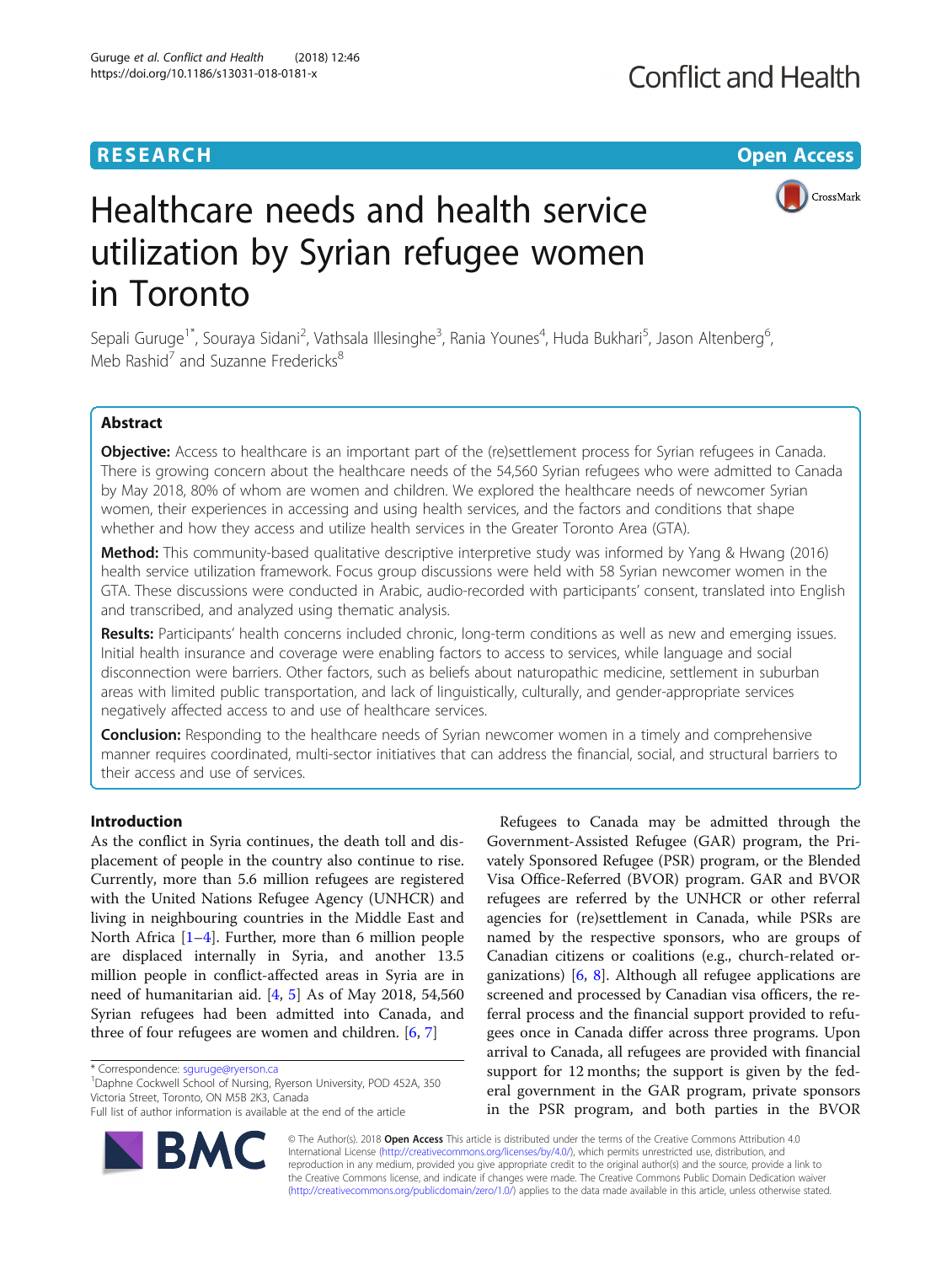program. In 2015, most Syrian refugees were admitted through the GAR program. With the federal government's plan to increase the number of refugees accepted through the PSR program, the percentage of refugees admitted through the three programs changed in 2018 to 49% by the GAR program, 42% by the PSR program, and 9% by the BVOR program [[6\]](#page-8-0).

Almost half (43%) of all Syrian refugees to Canada have settled in the province of Ontario, and about 45% of them are now living in Toronto [[4,](#page-8-0) [6\]](#page-8-0). Refugees admitted through the GAR program are reported to be the most vulnerable and at-risk for physical and psychological health problems [\[9\]](#page-8-0). All refugee claimants undergo a medical examination before they are accepted. Although applicants are not rejected because of their medical burden, they could be delayed if they have an infectious disease. The International Organization for Migration handles the arrangements for the trip to Canada, paid for by the refugee. If they cannot afford the money for the airfare, they can borrow up to \$10,000 from the federal government. Once resettled, they must pay back this loan [\[9](#page-8-0)].

GARs receive (re)settlement assistance including temporary housing, referrals to other refugee programs, a one-time household start-up allowance, and monthly income support payment under the (Re)settlement Assistance Program (RAP). A monthly financial support is provided for each family up to one year based on social assistance rates in each province and territory. It is the minimum amount needed to cover the most basic food and shelter needs [[10](#page-8-0)]. However, many find it challenging to support their families with the income support, as some must pay back the government loan for travel [[11\]](#page-8-0). In some cities such as Surrey, BC, refugees are considered most at-risk for poverty, homelessness, and health problems, as a result of the stresses and struggles of (re)settlement.

After arriving in Canada, all refugees (GAR, PSR, BVOR) receive temporary coverage of health-care benefits under the Interim Federal Health Program (IFHP) until the time that they become eligible for provincial or territorial health insurance (up to 3 months, depending on the province or territory). This coverage is similar to what is available to all Canadian citizens and permanent residents under the provincial or territorial health insurance plans. It covers the costs of hospital services, visits to doctors, including visits during and after a pregnancy, and costs of tests. In addition to this basic coverage, prescription drugs and supplemental services such as, limited vision and dental care, psychotherapy, physiotherapy, and occupational and speech therapy, which are usually excluded from the provincial or territorial health coverage, are also provided for the refugees under the IFHP. The additional drug and supplemental coverage are available to refugees up to one year after (re)settlement in Canada or as long as they receive income support from the (Re)settlement Assistance Program (or equivalent in Quebec) or until the end of the private sponsorship.

Although all newcomers may experience health concerns and face barriers to accessing healthcare services in Canada, refugees face specific challenges [\[12](#page-8-0)]. For example, refugees from war-affected countries such as Somalia and Rwanda, and those who have been displaced numerous times, are known to be especially vulnerable to post-traumatic stress and to have had limited access to pre-migration healthcare [\[13](#page-8-0), [14\]](#page-8-0), and as a result, to experience higher morbidity and mortality rates than other immigrants post-migration in Canada [\[15\]](#page-8-0).

Reports indicate that most Syrian refugees have also encountered considerable challenges prior to their entry into Canada, including war atrocities, displacement, and loss of wealth and personal materials [[1](#page-8-0)]. As in all war-affected countries, women and children are particularly vulnerable [[4](#page-8-0), [16](#page-8-0), [17](#page-8-0)]. They may have been at risk of or experienced abduction, marriage and pregnancy at an early age, sexual assault, rape, forced prostitution, and other forms of exploitation  $[18–22]$  $[18–22]$  $[18–22]$  $[18–22]$  $[18–22]$ . All of these experiences can affect the physical, psychological, and social domains of their lives.

Previous reports have documented physical health problems such as musculoskeletal pain, soft tissue injuries, disfigurement, and disabilities [\[18](#page-8-0), [19](#page-8-0)]; reproductive health problems, such as sexually transmitted diseases, chronic pelvic pain, menstrual problems, and unwanted and/or high-risk pregnancies; and mental health issues [[22](#page-8-0)–[24\]](#page-8-0).

According to some reports [[22](#page-8-0), [25,](#page-8-0) [26](#page-8-0)], Syrian women who take refuge in neighbouring countries such as Lebanon and Turkey often have limited or no access to healthcare. After arriving in Canada, the social and economic realities of adjusting to a new country and language can further affect their physical and mental health needs. Beyond what is known about the urgent health problems experienced by Syrian newcomers and the services and supports available at time of arrival, there is a lack of information about health problems that may emerge over the course of their (re)settlement, and whether and how these are being addressed. Our study explored the health needs of newcomer Syrian women in the Greater Toronto Area (GTA), their experiences in accessing health services to address these needs, and the factors that have influenced their access to and use of health services.

The study was informed by Yang and Hwang's (2016) [\[27](#page-8-0)] analytical framework, which explores disparities in the utilization of health services by immigrants in relation to four categories of factors. The first category is healthcare needs, reflecting alterations in health and ongoing health concerns that prompt seeking care. The second category is resources (or lack thereof), i.e., financial and social resources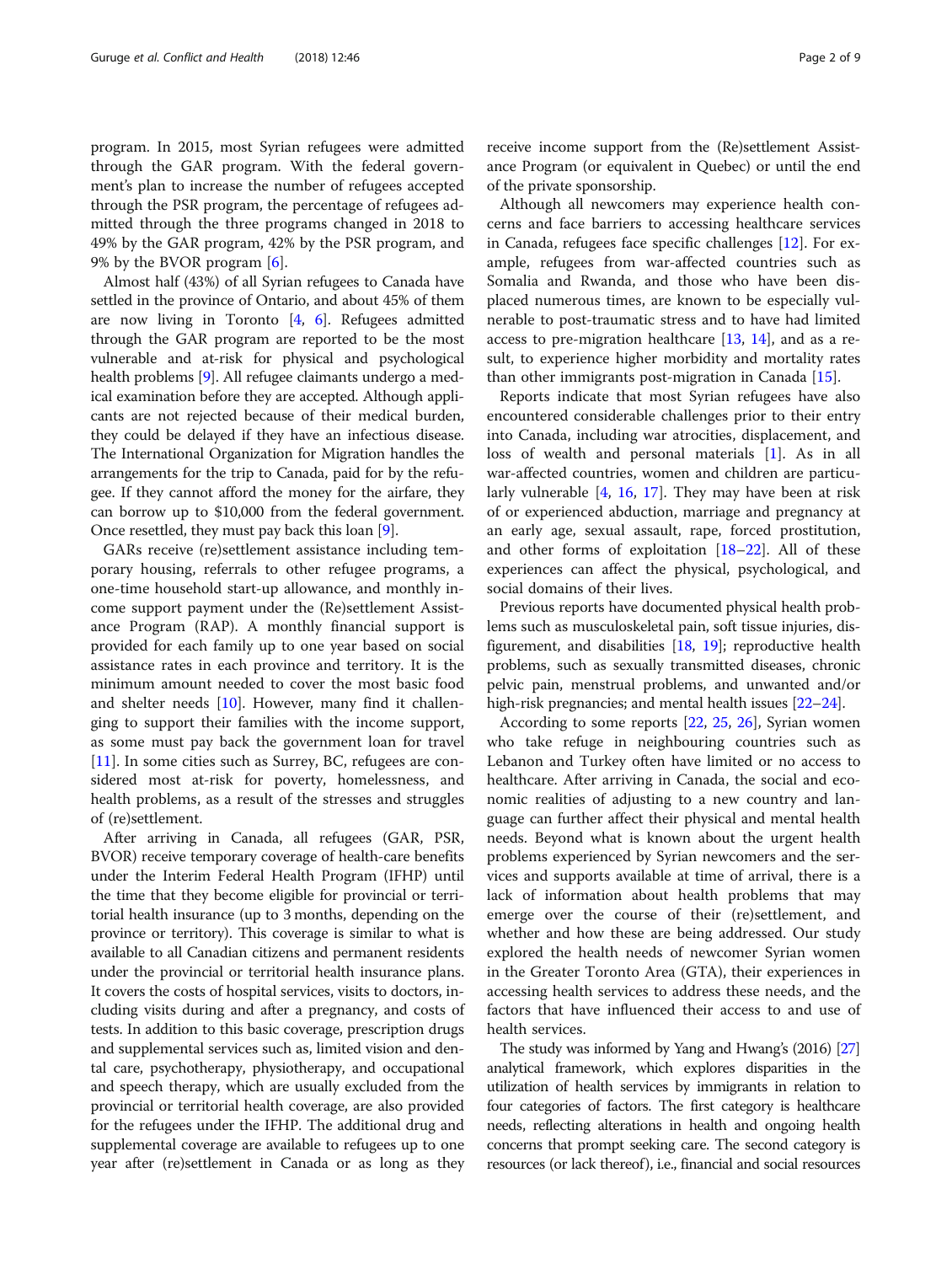that enable (or prevent) immigrants' access to healthcare. The third category includes predisposing factors, such as individual demographic characteristics that affect access to and use of health services. The last category represents contextual conditions (e.g., socio-political, economic, healthcare) that influence access to and use of services. This framework guided the generation of questions (and probes) asked of participants during the group discussions, as well as the analysis of responses.

## Method

We used a qualitative descriptive interpretive method, which involves informed questioning and a reflective and critical examination of descriptive information to create an interpretive account and understanding of a phenomenon [[28](#page-8-0)]. We conducted the study in collaboration with key health, social service, and settlement community agencies serving Syrian newcomers in the GTA, as well as with Syrian community members who had lived in Canada for some time and were knowledgeable about the community. These stakeholders were involved in the project from the beginning (the funding application stage) and provided ongoing advice and feedback about the study protocol, particularly recruitment strategies, location, and timing for data collection sessions, and the content of the focus group discussion questions. They also remain involved in knowledge uptake and dissemination activities.

Study approval was obtained from the research ethics boards at the universities and institutions of the research team (Ryerson University and Women's College Hospital). The community agencies involved in the study did not have their own ethics boards, and relied on these institutional research ethics board approvals.

Participants included Syrian newcomer women aged 18 years or older, who had been in Canada for more than 6 months but less than one year. Two recruitment strategies were used. First, community agency staff and established community members informed Syrian newcomer women they encountered about the study and provided them with contact information for the research assistant (RA). Potential participants who wanted to learn more about the study contacted the RA to obtain detailed information. Second, some participants also contacted other women in their community through word of mouth and informed them about the study.

The RA informed all participants about the study, made it clear that participation was voluntary and that participants could withdraw from the study at any time without any consequences. Before focus group sessions began, all participants provided written consent to take part in group discussions and for these to be audio-recorded.

The RA was a female graduate student who is fluent in Arabic. She collected demographic data from participants. After receiving training, she also facilitated the focus group sessions. She used open-ended questions with probes targeting the four categories of factors identified in Yang and Hwang's (2016) [\[27\]](#page-8-0) framework to explore health and healthcare concerns among participants (Table 1).

Interested participants were invited to one of five focus group sessions, which were held in different locations in the GTA to maximize the diversity of groups and ensure convenience for participants. The RA informed interested participants about the date, time, and place of each focus group location (a private room at an agency serving Syrian refugees or a community centre). Interested participants arrived ahead of time to meet with the RA, review the information provided in the consent form, have any questions answered, and sign the consent form. Those who agreed to participate completed a short demographic questionnaire that captured information related to their age, marital status, language fluency, prior residence in a refugee camp, and length of stay in Canada.

In total, five focus group sessions were held in different parts of the GTA: Mississauga, North York, East York, Etobicoke, and Toronto East. The number of women attending each session ranged from 6 to 12. Each group discussion lasted 90–120 min and was audio-recorded with participants' consent. At the end of the discussion, participants were given information about local services and supports.

Audio-recordings from the focus group sessions were transcribed and translated into English by a bilingual translator, and then verified by the RA who facilitated all focus group sessions.

Four members of the research team read the transcripts several times to gain a sense of the full dataset. They then re-read and coded one focus group transcript, paying close attention to the explicit and implicit ways in which the participants explained their health problems in relation to their pre- and post-migration context. Following this the team reached consensus on a preliminary coding scheme, which was then used to code the remaining transcripts. When new codes emerged from the data, they were compared with older codes to identify commonalities and variations, and to develop categories and subcategories that

Table 1 Discussion questions

| Questions Guiding Focus Group Discussions                                                                        |
|------------------------------------------------------------------------------------------------------------------|
| What type of health problems are you (and your family) experiencing?                                             |
| How do you usually deal with these problems?                                                                     |
| In Canada, how are you addressing these problems?                                                                |
| . A A Alexandri (20 per la tres de la conservación de la contrata de la contrata de la conservación de la calada |

What difficulties have you experienced in getting help for your health concerns in Canada?

What information do you have about the healthcare system in Ontario?

What kind of support do you need to access healthcare services in Ontario?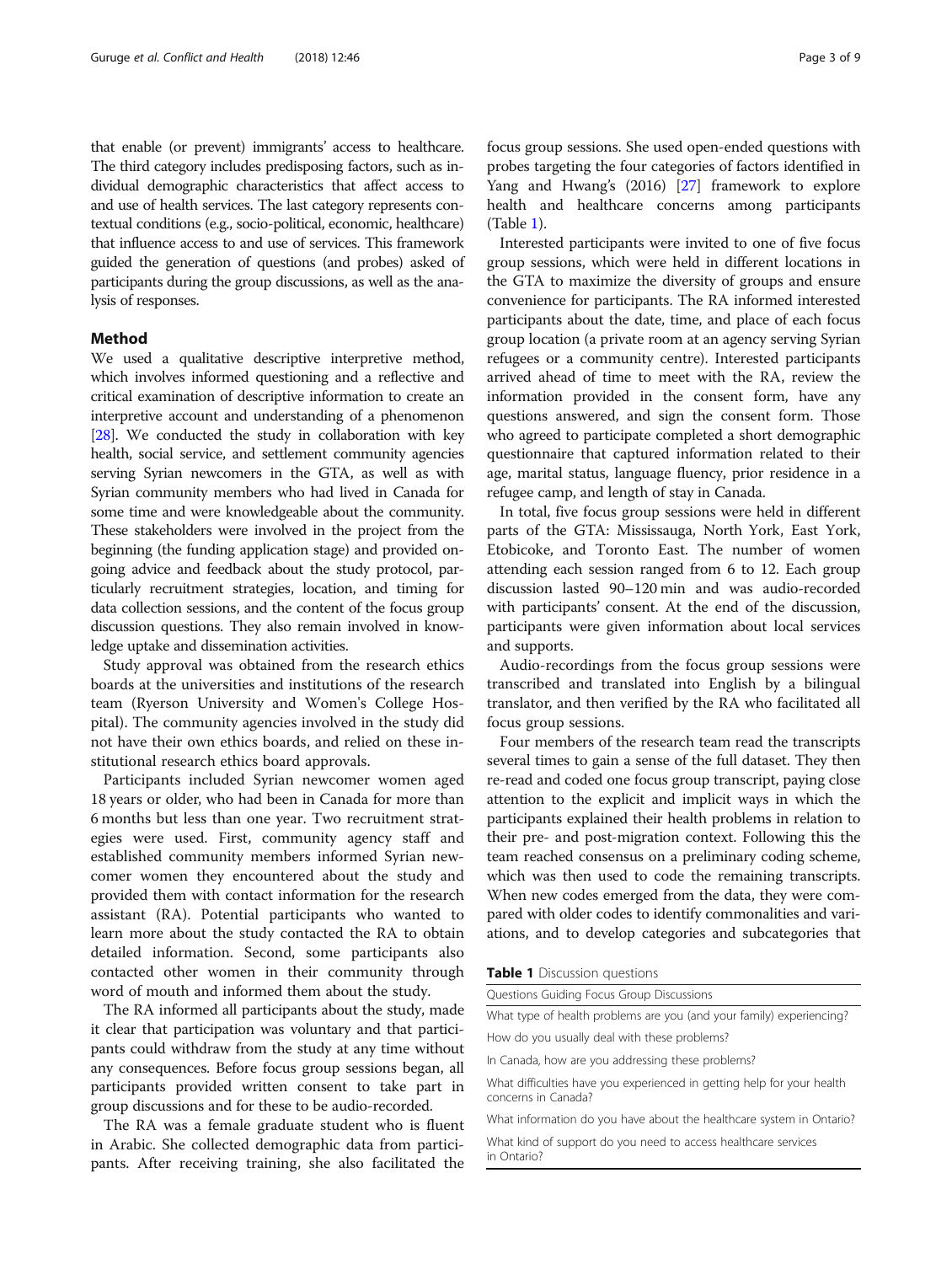reflected the four categories of factors proposed by Yang and Hwang's (2016) [\[27](#page-8-0)] framework. Data analysis ended when categories were saturated [\[29\]](#page-8-0).

## Results

A total of 58 women, aged 21–60 years, participated in the study. At the time of data collection, they had been in Canada for 6–9 months. As shown in Table 2, most women were admitted through the GAR program, had arrived from countries neighbouring Syria, and were not living in refugee camps at the time. Most had settled in Toronto or its suburbs, and were married. All participants were fluent in Arabic; about half reported that their English fluency was good or excellent and that they were enrolled in English as an Additional Language classes.

The following results are grouped by the factors related to the four categories identified in Yang and Hwang's (2016) [[27](#page-8-0)] analytical framework: need for healthcare, resources, predisposing factors, and contextual factors.

## Need for healthcare: Pre-existing and new/emerging health needs

Participants spoke about direct experiences of war-related trauma before fleeing Syria, including detention, loss of loved ones, torture, and being exposed to chemical weapons, and how these affected their health and the health of their family. They talked about how grateful they are for the safety and security in Canada.

|  | Table 2 Demographic characteristics of the sample |  |
|--|---------------------------------------------------|--|
|  |                                                   |  |

| Demographic Characteristic                    | Number of Participants ( $n = 58$ ) |
|-----------------------------------------------|-------------------------------------|
| Immigration Stream:                           |                                     |
| Government-Assisted Refugees (GAR)            | 46                                  |
| Privately-Sponsored Refugees (PSR)            | 6                                   |
| Blended Visa Office-Referred (BVOR)           | $\overline{4}$                      |
| Country of Residence Prior to Canada:         |                                     |
| Jordan                                        | 28                                  |
| Lebanon                                       | 24                                  |
| Other                                         | 6                                   |
| Refugee Camp Stay Prior to Arrival in Canada: |                                     |
| Yes                                           | 10                                  |
| No                                            | 48                                  |
| Current City of Residence:                    |                                     |
| Toronto                                       | 31                                  |
| Mississauga                                   | 12                                  |
| Other                                         | 10                                  |
| Current Relationship Status:                  |                                     |
| Married                                       | 52                                  |
| Non-married (widowed/separated)               | 6                                   |

I was detained and tortured in Syria. They slaughtered my husband. I am a single parent [now] and Canada has been great to me. They gave financial support for me and my daughters, and preserved my dignity. I was humiliated and tortured in my own country. Canada has been great to me and whoever says otherwise is wrong.

We all went through a lot; this is a new beginning for us. I thank God for not being in that place again. There are people who are still going through this. I don't have a right to complain.

Participants spoke about pre-existing health concerns. As listed in Table [3](#page-4-0), they identified a range of chronic medical conditions as well as physical disabilities. For example, one participant said: I have diabetes, and high blood pressure, and on top of it my knees hurt a lot.

Table [3](#page-4-0) also lists new health concerns that emerged on their way to Canada or after arriving in Canada, including medical, dental, and psychological problems. Participants attributed their psychological problems to the distress, violence, and trauma experienced during the war, as illustrated by this quote:

When you come [from the war], you are suffering from stress and emotional pressures and it affects you physically, and this is what is happening to me now. I have physical problems that are due to emotional stress and pressure.

Many participants believed that their existing and/or emergent health conditions had worsened, or could potentially worsen. Many attributed these changes in their health condition(s) to delays in receipt of necessary care. They felt the response from Canadian healthcare providers was too slow to address the problems that they considered serious and/or urgent. For example, several participants were surprised by how the emergency rooms functioned:

There is no emergency? They let people wait like that?

In the hospital in the emergency room, we waited 'till 12 midnight to be seen by a doctor and all the time I was suffering from the pain.

Participants also reported disagreement between their self-rated health and how healthcare providers evaluated their health. For example, some participants felt that healthcare providers considered their concerns about certain health problems as 'trivial', and that the healthcare providers' responses to their concerns were 'dismissive' and/or 'too slow.' The following excerpts capture some of these concerns: We have been here for six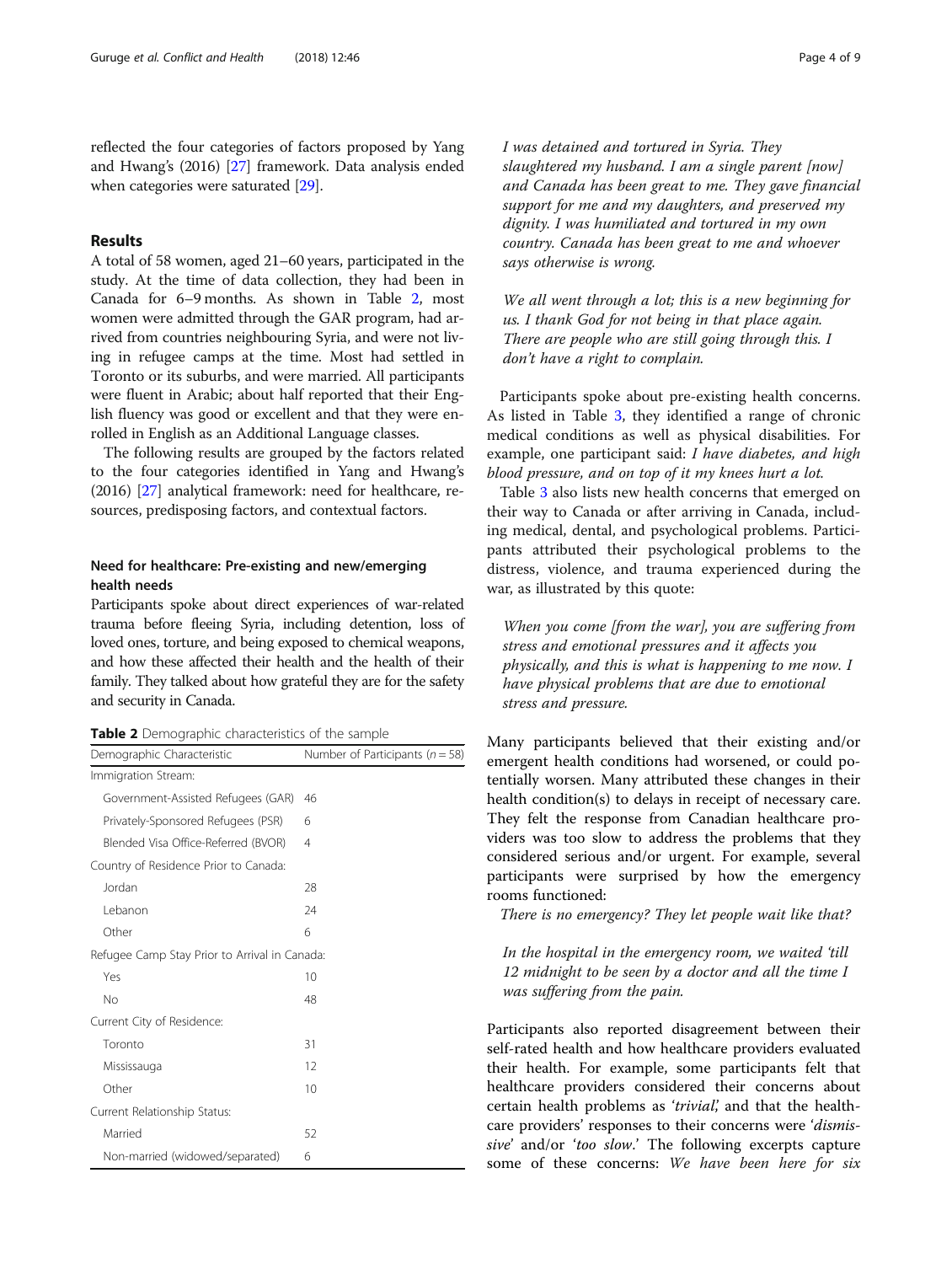<span id="page-4-0"></span>

| Table 3 Pre-existing and new/emerging health conditions |  |  |  |
|---------------------------------------------------------|--|--|--|
|                                                         |  |  |  |

| Pre-existing Conditions                                                                                                                                                                                                                                              | New/Emerging Conditions                                                                                                                                                                                                                                        |
|----------------------------------------------------------------------------------------------------------------------------------------------------------------------------------------------------------------------------------------------------------------------|----------------------------------------------------------------------------------------------------------------------------------------------------------------------------------------------------------------------------------------------------------------|
| o Medical conditions: asthma, infection, back pain, liver disease, kidney disease,<br>diabetes, hypertension, psoriasis, reproductive health problems, rheumatoid<br>arthritis, osteoporosis, sleep apnea, thyroid problems, varicose veins<br>o Physical disability | o Medical conditions: abscess, allergies, fainting, flu, fracture,<br>vision problems, rashes, less of appetite, weight loss<br>o Dental problems<br>o Psychological problems: anxiety, depression, pressures<br>and emotional exhaustion, memory loss, stress |

months, and I have diabetes but I have not been referred to an eye doctor. My diabetes medication is finished ... and it is a holiday, and his [the doctor's] clinic is closed and I have no medication.

I have inflammation in my fingers. The doctor said "when your hand becomes swollen then we can take xrays". I said it feels numb but she has not done anything yet.

My niece fell off her bicycle, we took her to the doctor, they scheduled an x-ray after three months; an appointment in three months means they will see her when her bones are healed.

## Resources: Financial, social and informational

Financial resources were identified as both enabling and determining factors in accessing healthcare. Participants spoke about how grateful they are for the financial support, they had in Canada. But with the end of the one-year period of government financial support and supplemental and prescription drug coverage approaching, most participants expressed concerns about future healthcare cost coverage. They were worried about the cost of medications, seeing specialists, and other healthcare services such as physiotherapy, dentists, and naturopathic and alternative medicine specialists.

Social disconnection was also a key concern for most participants. They were separated geographically from other Syrian newcomers and were trying to find ways to connect with others who could help them with the complete (re)settlement process. Most expressed the need to share resources and knowledge with people who have had similar experiences, the same struggles, and are from the same background. One participant said, 'I would like to hear similar stories and issues to mine.' The majority asked how they could become more connected to and engaged in the community, how to socialize in Canada, and how to gain membership in social groups.

Limited or lack of accurate and user-friendly information about care, treatment, and services was another significant concern for participants. Throughout the focus groups, participants referred to unmet informational needs related to their healthcare access following migration to Canada. Many asked the facilitator for help in addressing their concerns. Participants explained that 'back home' they used to know where to go or whom to ask about 'who the good doctors are.' They missed not having a similar network in Canada, especially in a new environment in which they did not even understand the language:

Good doctors are known. When you live in your own country or neighbourhood, you get to know where to go and who to ask.

Where will I find this information, where to go? How to find it? It is not easily available.

Some participants spoke about many unanswered questions, including not knowing what services were provided and by whom, and what costs are covered by health insurance. For example, one participant said:

We don't have the understanding on how to deal with the health system. Yesterday, I got to understand that we cannot go to the specialists directly. Maybe someone who speaks Arabic can explain [these things].

Some participants used the Internet to access information, but many others were hindered in doing so due to lack of fluency in English, limited computer literacy, lack of access to computers and the Internet, and limited literacy overall. Most referred again to the fact that they had been accustomed to getting information from informal networks (family, friends, and neighbours) in Syria, and wanted to find similar sources in Canada. Participants identified numerous health-related information needs, which are listed in Table [4.](#page-5-0)

Contributing to these financial, social, and informational needs, participants identified the lack of proficient, appropriate, and timely interpretation services as a critical problem overall. Some even said that they no longer visited their doctors because the doctor did not speak Arabic:

I had a few appointments for myself and children but I did not go because I felt it was a waste of time. We don't understand each other. Even the person at the reception is not very helpful. She writes the appointments on the card and I cannot understand her handwriting, when I ask her to clarify, she stops me.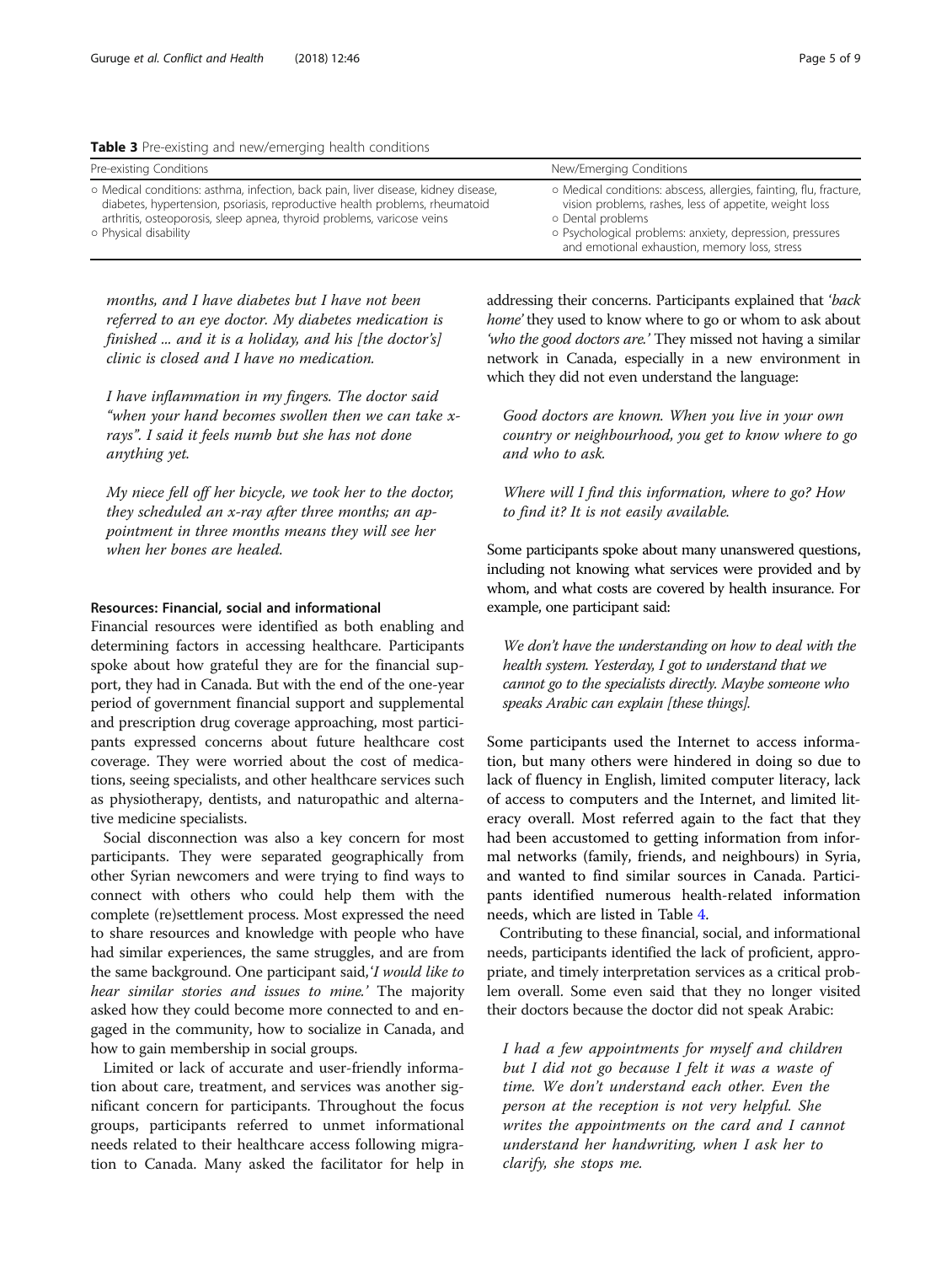## <span id="page-5-0"></span>Table 4 Health-related information needs

| Topic                      | Concerns and Information Needs                                                                                                                                                                                                                                                                                                                                                                                                                                                                               |  |  |  |
|----------------------------|--------------------------------------------------------------------------------------------------------------------------------------------------------------------------------------------------------------------------------------------------------------------------------------------------------------------------------------------------------------------------------------------------------------------------------------------------------------------------------------------------------------|--|--|--|
| Healthcare Access          | Location of specific services<br>The role of the settlement case worker in facilitating access to healthcare<br>Information about available emotional and mental health services and supports for themselves, husbands, and children<br>Information about and access to naturopathic and alternative medicines<br>Access to healthcare services for acute health problems<br>Access to healthcare services for chronic health problems, including chronic pain management                                    |  |  |  |
| Healthcare Coverage        | Coverage of healthcare costs after the first year<br>Healthcare resources available to government-assisted and privately sponsored refugees<br>Services covered by Ontario Health Insurance Plan (OHIP)<br>Services, drugs, and specialists' services covered by various private insurance plans<br>Information and help to understand health services offered by different service providers and settlement agencies<br>Information about newcomers' options following the first year of government support |  |  |  |
| Health-related Information | Coping with stress and remaining calm and relaxed<br>Managing chronic conditions<br>Pregnancy-related care and childbirth<br>Accessing documents and information in Arabic                                                                                                                                                                                                                                                                                                                                   |  |  |  |

Not easy to see doctors due to the language barriers, we don't go unless it is an emergency.

Even the participants who spoke some English found it challenging to talk to healthcare providers:

## I can speak a little bit of English but when it comes to medical issues, I can't express myself.

Translators were often not available at the time of appointments; even when they were available, there was a lack of attention to the gender-specific nature of the health concerns. For example, several participants spoke about male interpreters being called in during reproductive health related appointments, and consequently not feeling comfortable discussing their concerns with the doctor.

Managing the day-to-day challenges involved in starting a life in a new country made it nearly impossible for most participants to learn English quickly and to a level of competence that allowed them to talk to healthcare providers. They also often lacked the time and financial resources to attend English classes while taking care of young children and other family members who may be experiencing mental and/or physical health problems resulting from war-affected life.

#### Predisposing factors

Participants identified predisposing factors, such as their socio-cultural and immigration status, which are included in the healthcare utilization framework. Gender also played a role in determining health and healthcare needs, as reflected in how participants prioritized their family's health. For example, all participants talked about the health concerns of their husbands and children, which they prioritized over their own in seeking and using healthcare services. This idea was captured well by one of the participants who said: 'we need to make sure

that our family is ok, only then we can think of ourselves.' Many participants spoke about their husbands' mental health issues, emotional problems, and anxieties, and were concerned about how these problems may affect their future in Canada. They were also concerned about their children's health problems, and highlighted the many health-related concerns they had about their children, from allergies to broken bones to dialysis.

Participants across focus groups expressed an interest in accessing alternative medicine in Canada. They voiced frustration about the lack of healthcare coverage for such options, as well as being laughed at and/or being discouraged openly when they asked for the option to buy alternative medicines or referrals to such specialists. One woman said:

When I was in Jordan, I met a pharmacist, he saw my son and he asked me to use an oil on my son for his skin condition and he said you will find this in Canada. When I asked about this here, they laughed at me and they did not help me. They do not seem to respect alternative medicine.

Syrian newcomer women's beliefs and understandings about alternative medicine has not been explored in previous studies in Canada. However, it is commonly known that beliefs about, and the value given to, different forms of healthcare can affect healthcare-seeking behaviour [\[19\]](#page-8-0).

## Contextual conditions

Participants tended to compare their use of health services in Canada with that of Syria and other countries that they had taken refuge in before arriving in Canada. They felt that Canadian healthcare providers' responses to their health concerns were slow, particularly compared to what they had experienced prior to the war in Syria. As illustrated by the following excerpts, participants referred to key gaps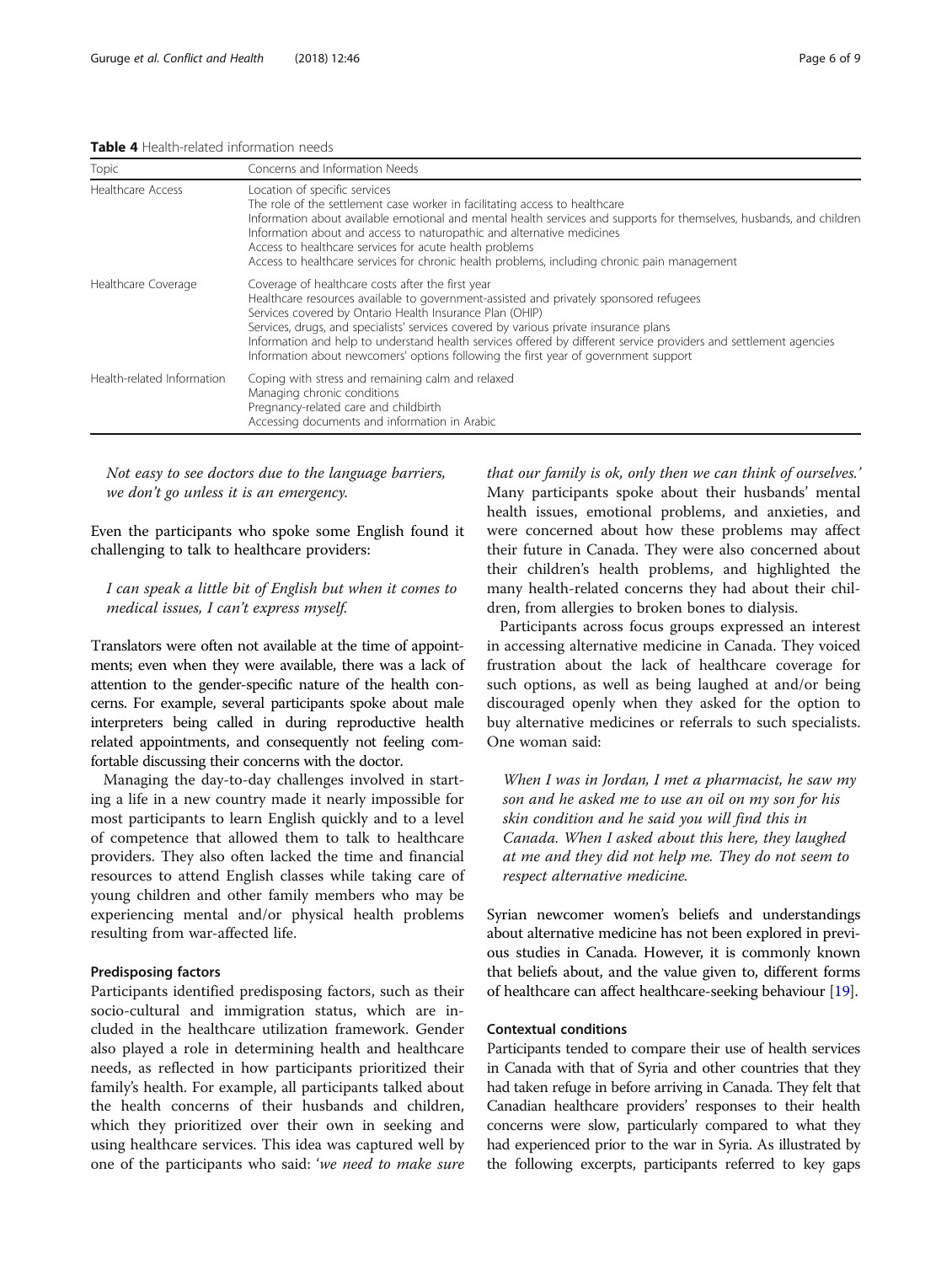including long wait times to see healthcare providers and delayed appointments for tests, follow-ups, and referrals:

Everything was provided fast in Syria, you can come anytime and get yourself fixed fast.

Most participants were accustomed to a system that allowed direct access to specialists, so they considered the inability to do this, as well as delays in referrals, to be a significant problem with the Canadian healthcare system. Some had changed family doctors because they had refused or delayed referral to a specialist:

Back home, we go straight to the specialist.

I have different issues, back pain, rheumatism etc. ... my doctor knows this, he changed my medicine three or four times. It's been three months and a half, I asked him to refer me to a specialist but he refused, saying that I do not need a specialist.

I have issue with my gall bladder, it has a stone. I had a crisis, they took me to the ER. They asked me to go to the family doctor so he can refer me to a specialist but the family doctor said that he cannot refer me.

The family doctor was supposed to refer me but it took him a long time, [so] I went to another clinic and now they have scheduled an appointment with a specialist.

The government (re)settlement program placed immigrants in suburbs or other areas without access to public transportation, which was identified as a main barrier to healthcare utilization. Participants said that the time needed to get to appointments, and unfamiliarity with the public transit system, affected their use of healthcare services:

The doctor is based in downtown and it is such a long commute. It is not easy, in order for me to reach the doctor's clinic I need to take many buses.

I like my doctor; I take 3 buses to reach her clinic, you know how much time it takes?

When the facilitator asked whether participants had considered finding a doctor closer to their home, one woman responded: 'It is not easy to change a doctor. Easier said than done. Did you forget that I am a newcomer?'

#### **Discussion**

Previous research, both within and outside Canada, has identified some health concerns among Syrian refugees, [[30](#page-8-0), [31\]](#page-8-0) and proposed guidelines for initial assessment and management of communicable and vaccine-preventable example, the Canadian Collaboration for Immigrant and Refugee Health guidelines [[16](#page-8-0), [37\]](#page-8-0) specify the need to focus on identifying diseases such as TB, hepatitis B, HIV, and intestinal parasitic diseases. However, most studies within and beyond Canada have not focused on newcomers' expressed health concerns, especially beyond the immediate post-arrival period.

This is one of the first studies to examine the health concerns of Syrian newcomer women who have been in Canada for less than one year and were admitted to Canada primarily through the GAR program. Although GARs constitute only about half of the Syrian refugees admitted to Canada, they are the ones most dependent on and likely to come into contact with settlement service providers early in their (re)settlement period. GARs are more reliant on multiple and multi-levels of service providers unlike the PSRs and BVORs who have their sponsor groups' support and help in navigating the system during the early (re)settlement period.

Like many of the refugees fleeing Syria [\[1\]](#page-8-0), some of our participants and their families had lived in refugee camps in the countries neighbouring it, including Jordan, Lebanon, and Turkey before arriving in Canada. Some had experienced detention, torture, and loss of loved ones.

They talked about valuing the feeling of safety and security in Canada, and were grateful for the support from the Canadian government. As they shared their experiences, it became clear that they have shown great resiliency in the face of intense hardships, and continue to do so by coming forward to seek ways of improving their lives in the post-migration context in Canada.

Syrian newcomer women, like many other newcomers to Canada, have both general and immigrant-specific health needs [[12](#page-8-0)]. Our participants said they had experienced delays accessing healthcare services due to lack of culturally responsive and linguistically appropriate information about the healthcare system. Notably, their healthcare service utilization appeared to be influenced by the discordance between self-reported health and how it is evaluated and responded to by healthcare providers.

Additionally, participants had certain pre-arrival perceptions and expectations about Canada's healthcare system, which were not met by their actual experiences with the system, their healthcare providers, and the nature of healthcare services provided and received. They were surprised by the limited information available about mental health services, dental care, eye care, specialized services for children, as well as services related to reproductive health, pregnancy, and childbirth.

Some of these concerns may be related to poor communication on the part of healthcare providers in explaining their rationale for time taken for referrals and diagnostic tests. For example, if HbA1c is 'normal' (indicative of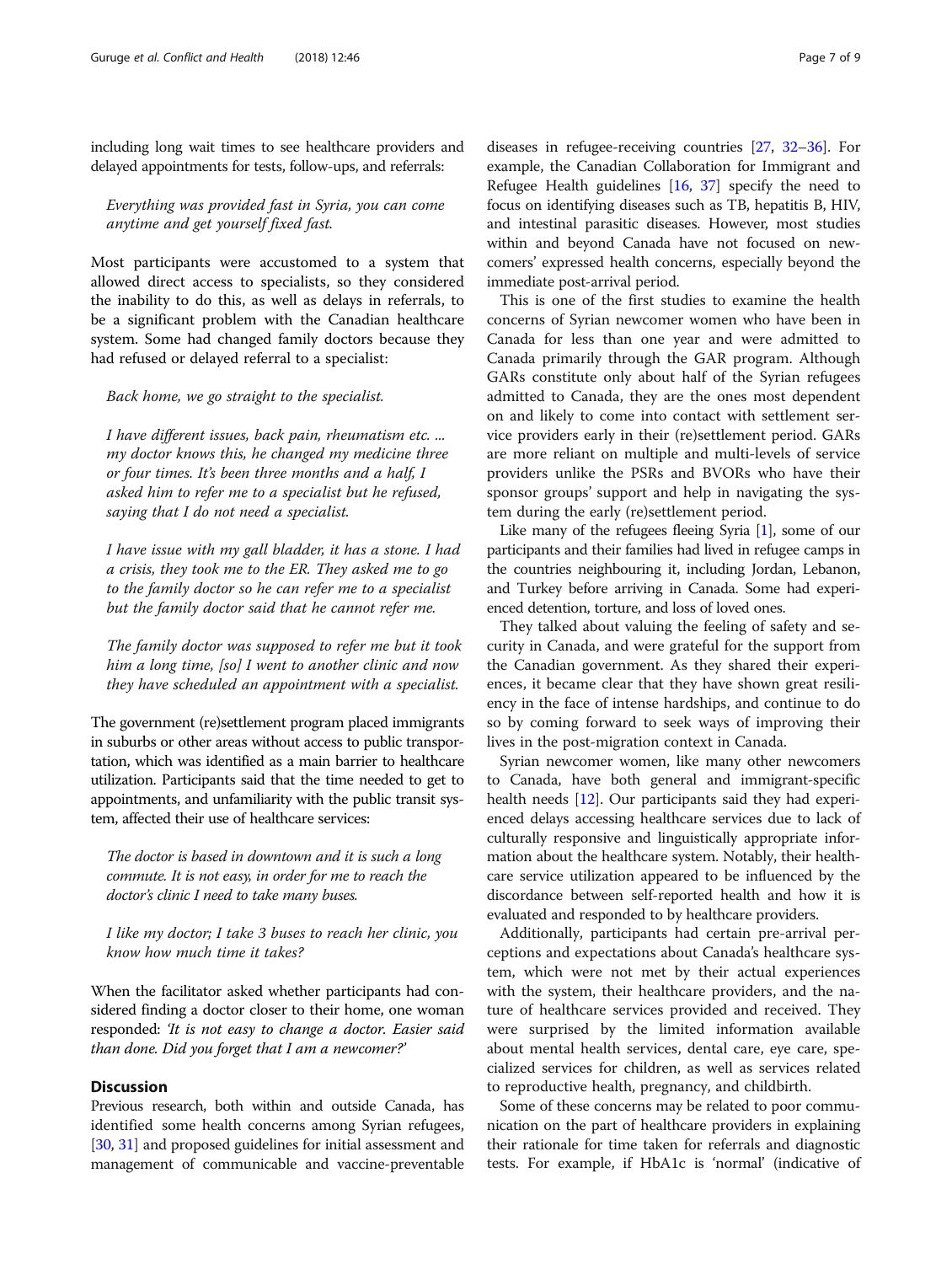blood sugar under control long term) and if there are no other related concerns, an eye examination might not be a priority in relation to other health concerns; and medication reordering may have been done through a pharmacy.

They also referred to information gaps at the broader systems-level with regard to access, funding, referral, and follow-up.

Predisposing factors such as gender, immigration status, pre-migration experiences, and length of stay in Canada appear to intersect with contextual conditions to shape health service utilization experiences.

Among our participants, access to healthcare was shaped by the available resources. Receiving health insurance encouraged health service utilization, while social disconnectedness and the lack of appropriate and adequate language resources, in particular, prevented it. Participants identified isolation, language barriers, not being connected with Arabic-speaking healthcare providers, lack of serious attention to their health concerns, and slow follow-up and referrals as key reasons for their declining health status.

With the end of the one-year period of government financial support and the supplemental and prescription drug benefits coverage period approaching, many participants had fears about the future, specifically finding work, learning English, supporting their families, and accessing health, social, and settlement services.

Informal networks of friends, families, and ethnic and religious communities are known to bridge language barriers, mitigate mistrust of the system, and also act as a buffer against the harmful effects of stress during (re)settlement [[38,](#page-8-0) [39\]](#page-8-0). A similar protective network has not be available to Syrian newcomers, given the rapid (re)settlement process that dispersed families across the different parts of the GTA and beyond, creating a considerable disconnect from each other. Many of the advocacy groups, non-profit groups, and settlement services that responded to the initial call to action for receiving Syrian refugees into Canada have not had the financial or social resources needed to continue their work beyond this initial period. Provincial-level refugee-specific resources and networks may be unable to provide support to refugees and their integration into the healthcare system beyond the initial (re)settlement period [\[4](#page-8-0)].

## Conclusion

Together, the results of this study point to the need for a broader understanding of refugee health needs, beyond a simple examination of pre-migration risks or a focus on the cultural determinants of healthcare seeking behaviour. Beyond efforts to address the immediate health needs of Syrian refugees, it is crucial to develop a multisector coordinated approach that takes the many layers of health needs, resources/barriers, predisposing factors, and social and structural conditions into account. Our study demonstrated the usefulness of an analytical framework for not only understanding healthcare access experiences and mapping the different elements of it, but also exploring the way in which predisposing factors such as gender, immigration status, pre-migration experiences, appear to intersect with contextual conditions to shape health service utilization experiences. Similar, theoretically informed studies could be useful in better understanding the (re)settlement experiences and healthcare utilization among not only Syrian refugees, but other newcomers and refugees across a larger timespan, in other areas in Canada. This will contribute to an evidence base in support of a broader inclusivity/diversity-based approach to newcomer (re)settlement policymaking in Canada.

#### Acknowledgements

The authors thank the Syrian newcomer women who participated in this study; community members Alkabani Rahaf, Mai Ismail, Tina Aseffa, Wanda Georgis, Mazen El Baba, Azza Kouta and May Tartoussy for facilitating community engagement; Roseann Hickey for her expert advice on aspects of the project; as well as the Arab Community Center of Toronto, the Canadian Arab Institute, the South Riverdale Community Health Center, and Access Alliance Community Health Centre, for supporting the project. Micheline Jackson and Nicole Jeffery are acknowledged for their administrative support for the team.

#### Funding

The research was funded by the Women's Xchange Challenge of the Women's College Hospital, Toronto. The funding body did not have a role in the design of the study, data collection and analysis, or in writing the manuscript.

# Availability of data and materials

Not applicable.

#### Authors' contributions

SG is principal investigator and led the project upon which this paper is based; conceptualized and designed the research project, data collection methods, and study instruments; involved in the data analysis and interpretation of the findings. SS provides methodological expertise to the project; conceptualized and designed the research project, data collection methods, and study instruments; involved in the data analysis and interpretation of the findings. VI conceptualized and designed the research project, data collection methods, and study instruments; involved in the data analysis and interpretation of the findings. RY conceptualized and designed the research project; helped to recruit participants and trained and guided the data collection. HB conceptualized and designed the research project; helped to recruit participants and trained and guided the data collection. JA provided expertise in the area of refugee (re)settlement. MR provided expertise in the area of refugee health and (re)settlement. SF involved in the data analysis and interpretation of the findings. All authors revised and edited the manuscript critically for important intellectual content of the material. All authors approved the final version of the manuscript.

#### Ethics approval and consent to participate

This study has received approval from the Research Ethics Boards of Ryerson University and Women's College Hospital Toronto. Participants were informed that their participation in the study is voluntary, and they could choose whether to be in study or not. Prior to participating participants reviewed and signed informed consent in Arabic. The focus group moderator provided information on how to access suitable agencies and services as needed. Participants had the option to leave the group discussions at any time for any reason. If, after participation in a group discussion, participants decide they no longer wanted to be part of the study, they could choose to exclude data collected from them.

#### Consent for publication

Not applicable.